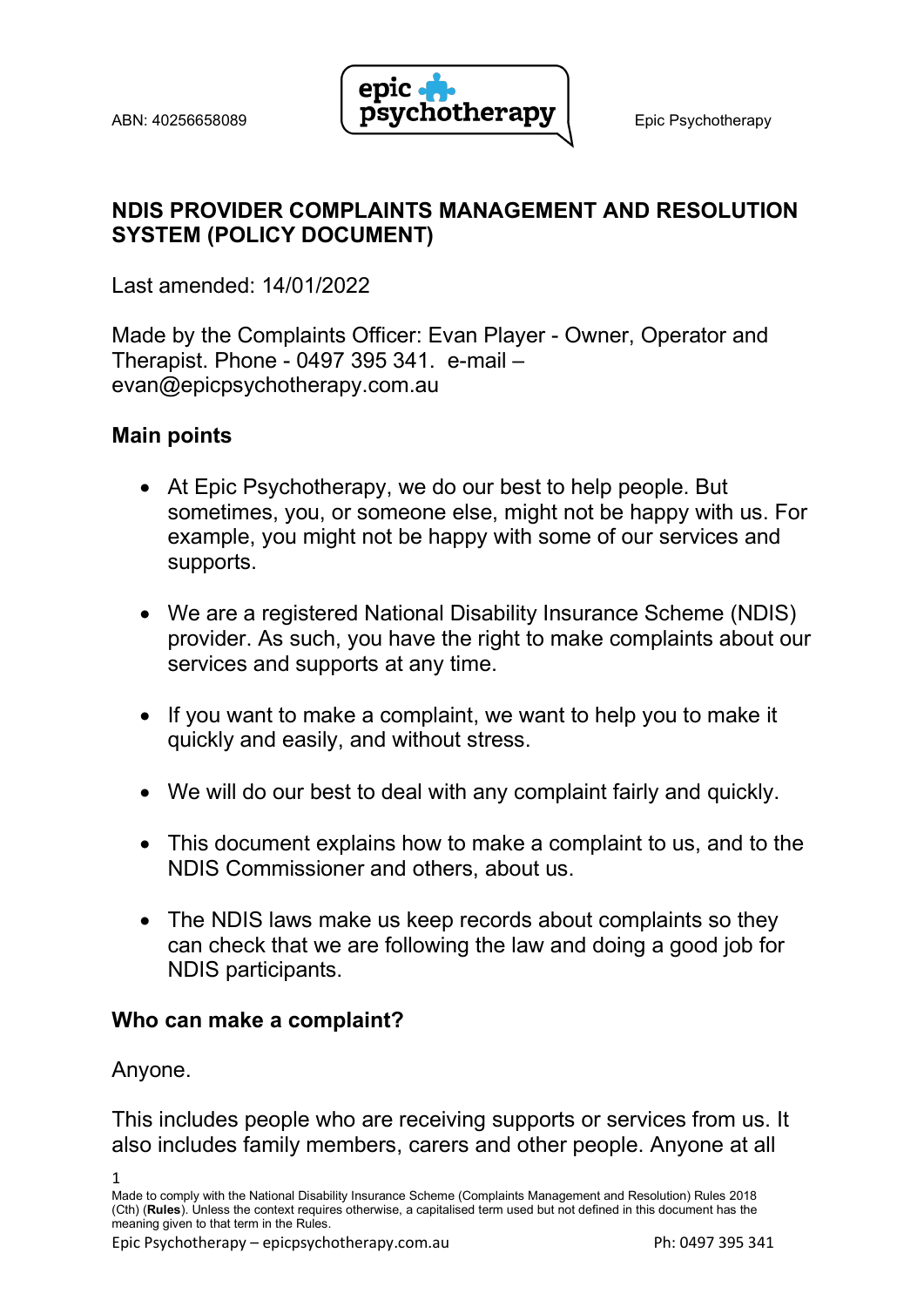

can make a complaint about our supports or services.

## Do you have to give your name to make a complaint?

No.

You can you make a complaint anonymously.

### How can you make a complaint?

We want to make sure it is as easy as possible for you to make your complaint.

We will give support and help to anyone who wants to make, or who has made, a complaint, about us.

To make a complaint, you can fill in our Complaint and Feedback Form. But you don't need to if you prefer to make your complaint in a different way.

You can make your complaint:

- by talking with us face-to-face;
- by calling us on the phone;
- through your preferred Augmentative or Alternative Communication device or method;
- by email: or
- by text message.

To protect your privacy, we do not recommend using social media like Facebook, Twitter or Instagram to make a complaint. But, if you make a complaint this way, we will still treat it as a complaint.

# Can you ask someone for help to make a complaint about us?

Yes.

 $\overline{2}$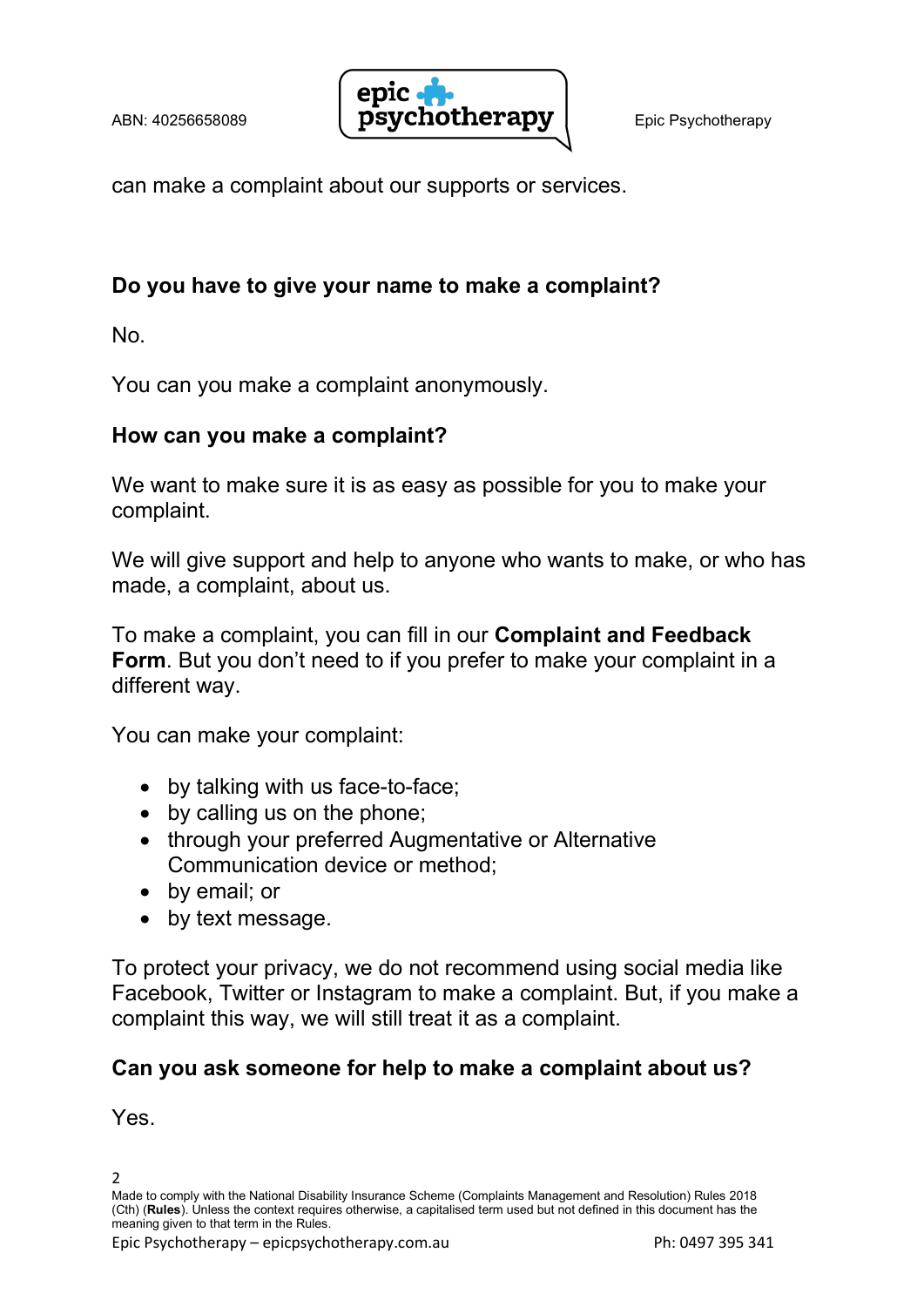

You can have a family member, carer, friend, advocate, advisor, or any other person make the complaint for you.

# Does your complaint have to be in English?

No.

You can make your complaint in your preferred language.

# Who should you contact to make a complaint?

So that we can respond to your complaint quickly and fairly, we suggest making or sending your complaint to our specially trained Complaints Officer:

Evan Player - Owner, Operator and Therapist.

# Can you report your complaint about us to anyone else?

Yes.

3

You can also report your complaint to:

- the NDIS Commissioner: and
- Speech Pathology Australia.

You may also be able to make a complaint to your State or Territory Health Care Complaints authority.

If you would like to do this, we will support you. For example, we will show you how to contact the right people at the NDIS, Psychotherapists and Counsellors Federation of Australia (PACFA), AHPRA, and State Health Care Complaints authority.

### What will happen when you make a complaint? How do we ensure the process is fair?

To make sure everyone is treatment fairly, we will follow these steps for all complaints about our supports and services:

Made to comply with the National Disability Insurance Scheme (Complaints Management and Resolution) Rules 2018 (Cth) (Rules). Unless the context requires otherwise, a capitalised term used but not defined in this document has the meaning given to that term in the Rules.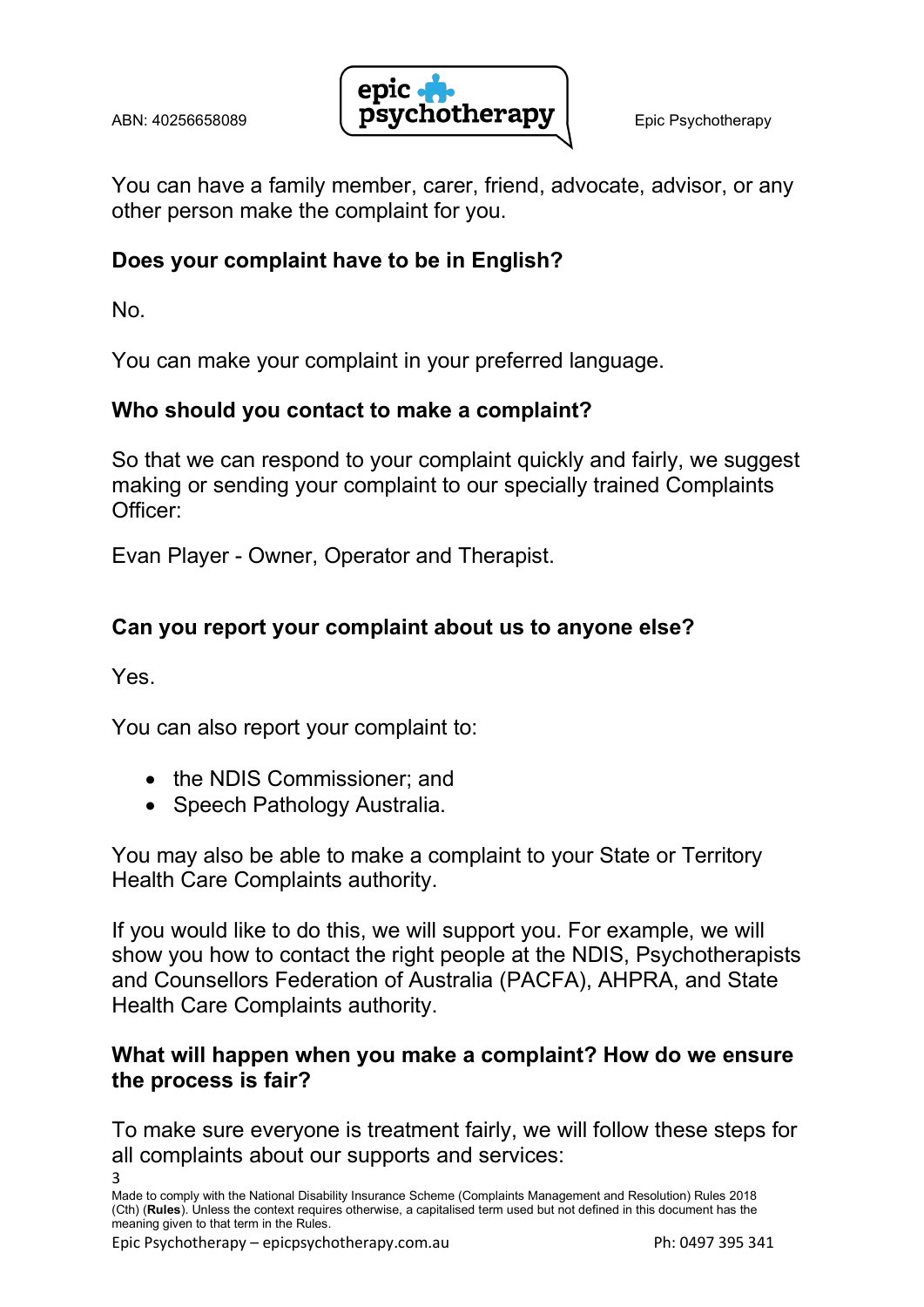

First, we will send you a message in writing. The message will:

- tell you that we have received your complaint; and
- tell you what we are doing to look into the complaint, when you can expect to hear from us, and who you can contact to discuss the complaint; and
- tell you and any person with a disability affected by the issue in your complaint how to raise the complaint with the NDIS Commissioner; and
- offer to help you to contact the NDIS Commissioner about the complaint.

(Note: If you make an anonymous complaint, we will not be able to do this because we won't know who you are.)

Second, we will assess your complaint. This means we will look into your complaint by reviewing what happened, talking to you, NDIS participants, and any staff members who were involved, and looking at any documents or other records we have that might give us information about what happened.

Third, we will work with you to try to fix (resolve) the complaint. If appropriate, we will keep you involved in the resolution process. We will also keep you informed on the progress of the complaint, including any action taken. We will do our best to do this in a fair way that doesn't take too long. We will try to resolve your complaint within 21 business days. If this isn't possible, we will let you know why not in writing and give you an estimate of how long it will take for us to respond. (Note: If you make an anonymous complaint, we will not be able to do this because we won't know who you are.)

Fourth, we will respond appropriately to your complaint. Depending on the complaint and the results of our assessment and attempts to resolve the complaint, this may include a range of responses. For example, our response may be that:

- no further action is required; or
- you are owed an apology; or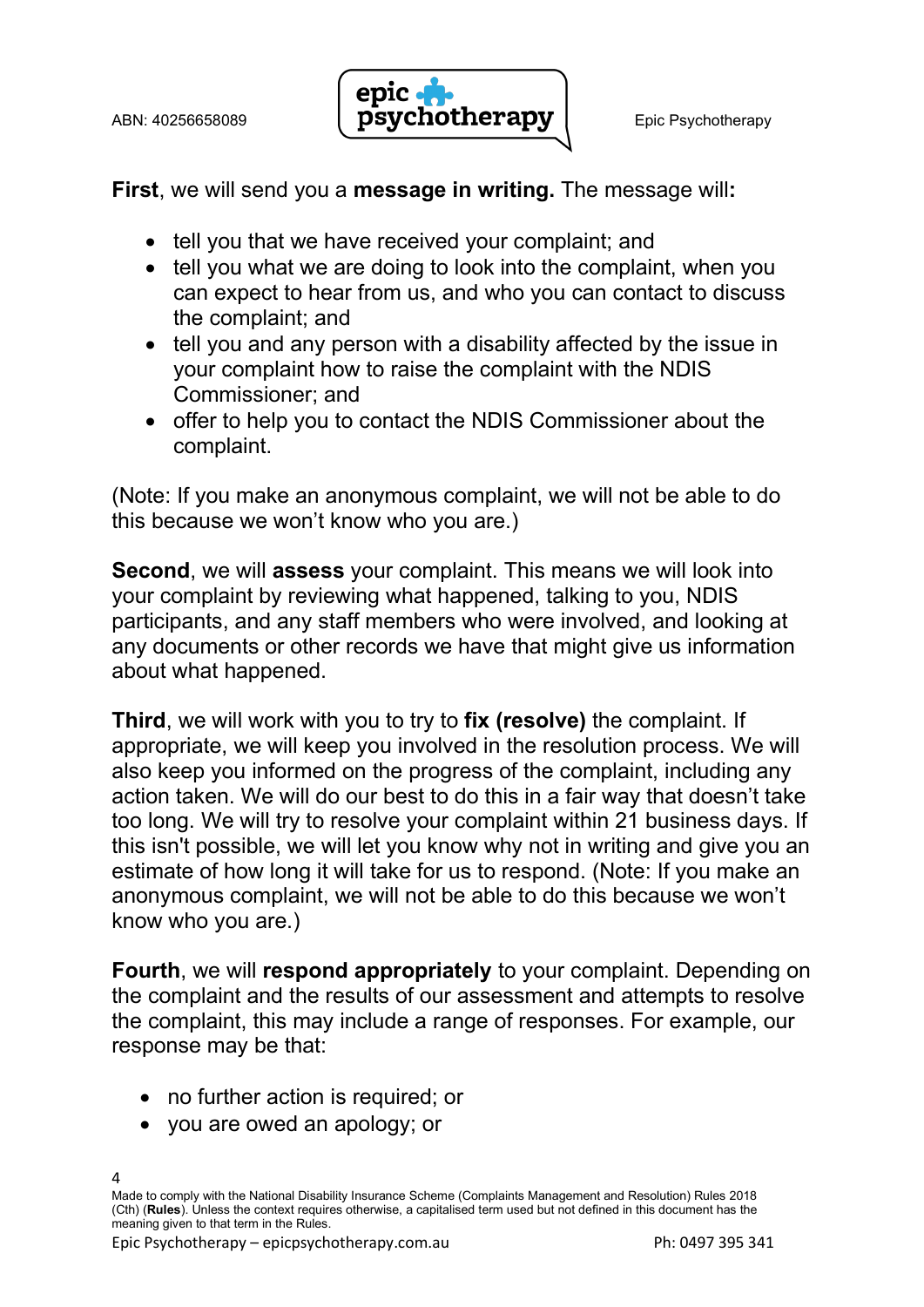

- you are entitled to a part or full refund of fees; or
- we need to change our policies and procedures to ensure similar events don't happen again; or
- it would be appropriate for us to support you or an NDIS participant to transfer to a different provider (at our cost for the handover); or
- we undertake to ensure the staff involved receive additional training and/or supervision, as appropriate.

We will tell you our decision and the reasons for our decision. (Note: If you make an anonymous complaint, we will not be able to do this because we won't know who you are.) We will also make sure that any recommended improvements or changes are put into place.

At each stage in the process, we will do our best to make sure everyone is treated fairly. This is called "procedural fairness".

## What if you are unhappy about our decision?

If you are not satisfied with our response to your complaint, let us know and our Complaints Officer will try to schedule a time to meet with you to discuss your ongoing concerns with a view to resolving the matter in a friendly way.

If you are not happy with our response, you have other options. You can take your complaint to:

- the NDIS Commissioner; and/or
- Speech Pathology Australia: and/or
- the Health Care Complaints authority in your State or Territory.

We will help you to contact the right people at these organisations (if you would like us to).

## More information about making a complaint to the NDIS Commissioner or Speech Pathology Australia:

#### NDIS Commissioner:

https://www.ndiscommission.gov.au/about/complaints-feedback/complai nts

<sup>5</sup>

Made to comply with the National Disability Insurance Scheme (Complaints Management and Resolution) Rules 2018 (Cth) (Rules). Unless the context requires otherwise, a capitalised term used but not defined in this document has the meaning given to that term in the Rules.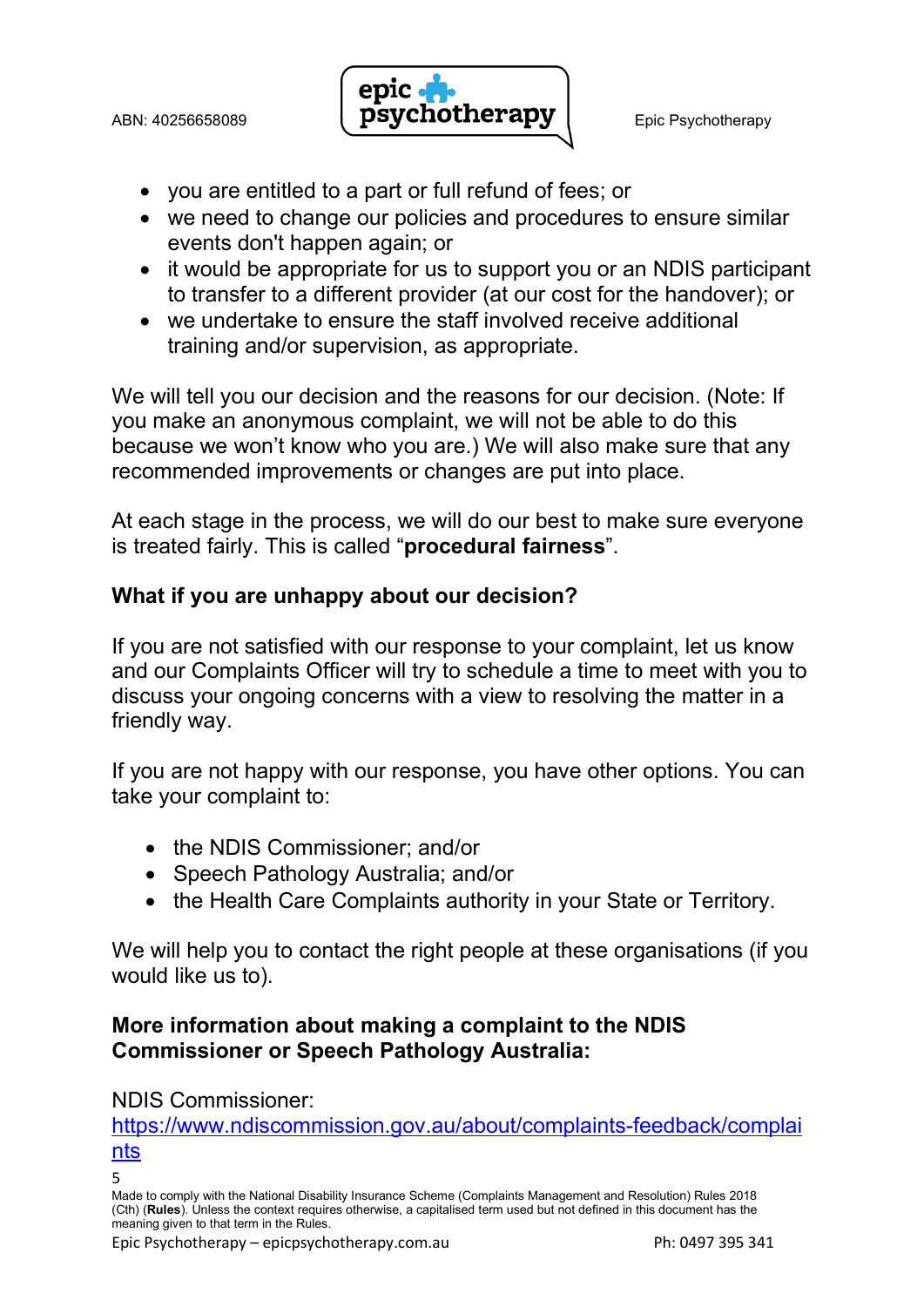

### PACFA:

https://www.pacfa.org.au/portal/Resources/Complaints/Portal/Communit y/Complaints.aspx?hkey=889a2199-cb64-4c2f-9996-30a9be4f429d

AHPRA: https://www.ahpra.gov.au/Notifications/Concerned-about-ahealth-practitioner.aspx

## Will your complaint affect how you and others are treated by us?

Absolutely not.

Your complaint will not affect the care we give you or anyone else.

### Will your complaint be treated confidentially?

Yes.

We will only share the information in your complaint if the law makes us share it, or if we need to for risk management purposes (e.g. if we need to contact our insurer or a regulator).

For example, in some cases, a complaint may require us to notify a regulator, professional body, and/or an insurer, e.g. if your complaint includes allegations of criminal, or professional misconduct, or leads us to anticipate a claim for compensation or other litigation. This may become clear only after we have completed our preliminary investigation of your complaint.

## How long will we keep records of your complaint?

We are required by law to keep appropriate records of all complaints received in our capacity as an NDIS provider for at least 7 years from the date a record is made. These include, where appropriate:

- information about complaints;
- any action taken to resolve complaints; and
- the outcome of any action taken.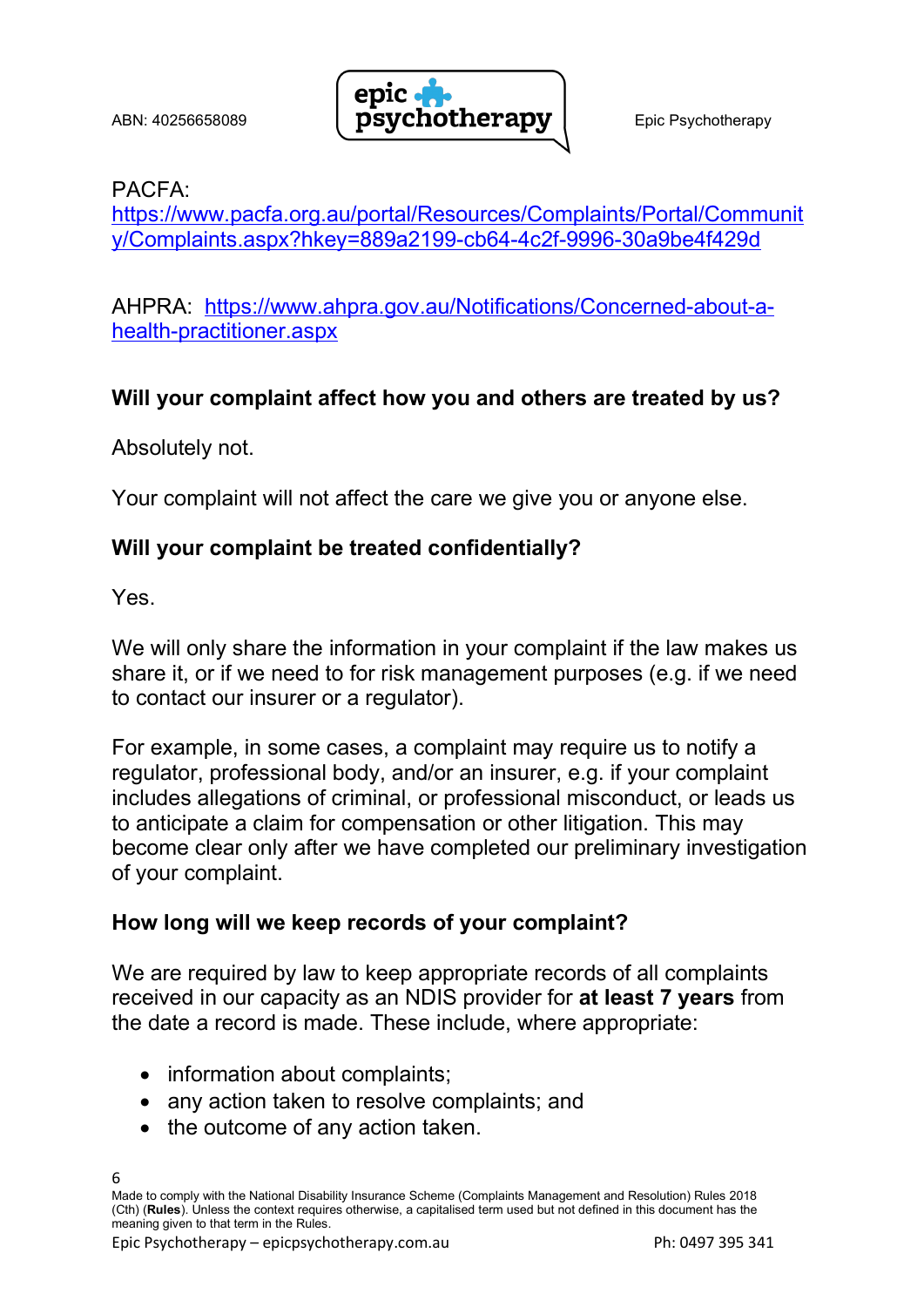

We are also required by law to collect complaints-related information to enable us to review issues raised in complaints, identify and address systemic issues raised through the complaints management and resolution process and, if requested, to report information relating to complaints to the NDIS Commissioner.

Please note: In some cases, State and/or Territory health records laws require us to keep information that constitutes health records for longer than 7 years. We have to follow these laws, too.

# Review of Complaints Management and Resolution System

This system will be reviewed periodically - at least once a year – to ensure it is effective.

# Status of this Document

This policy is intended to document this provider's complaints management and resolution system as required by the National Disability Insurance Scheme (Complaints Management and Resolution) Rules 2018.

## Distribution of this Document

This policy forms part of the provider's compliance system. A copy is provided to:

- each person with a disability receiving support or services from us as an NDIS provider, and their family, carers, and advocates (as appropriate); and
- each person employed or otherwise engaged by us (our staff). Each staff member is trained in this process as part of their staff induction.

#### Who is responsible for making sure this system is followed?

Each staff member of the provider must comply with the system as documented in this policy. This policy forms part of the provider's compliance system with respect to the NDIS.